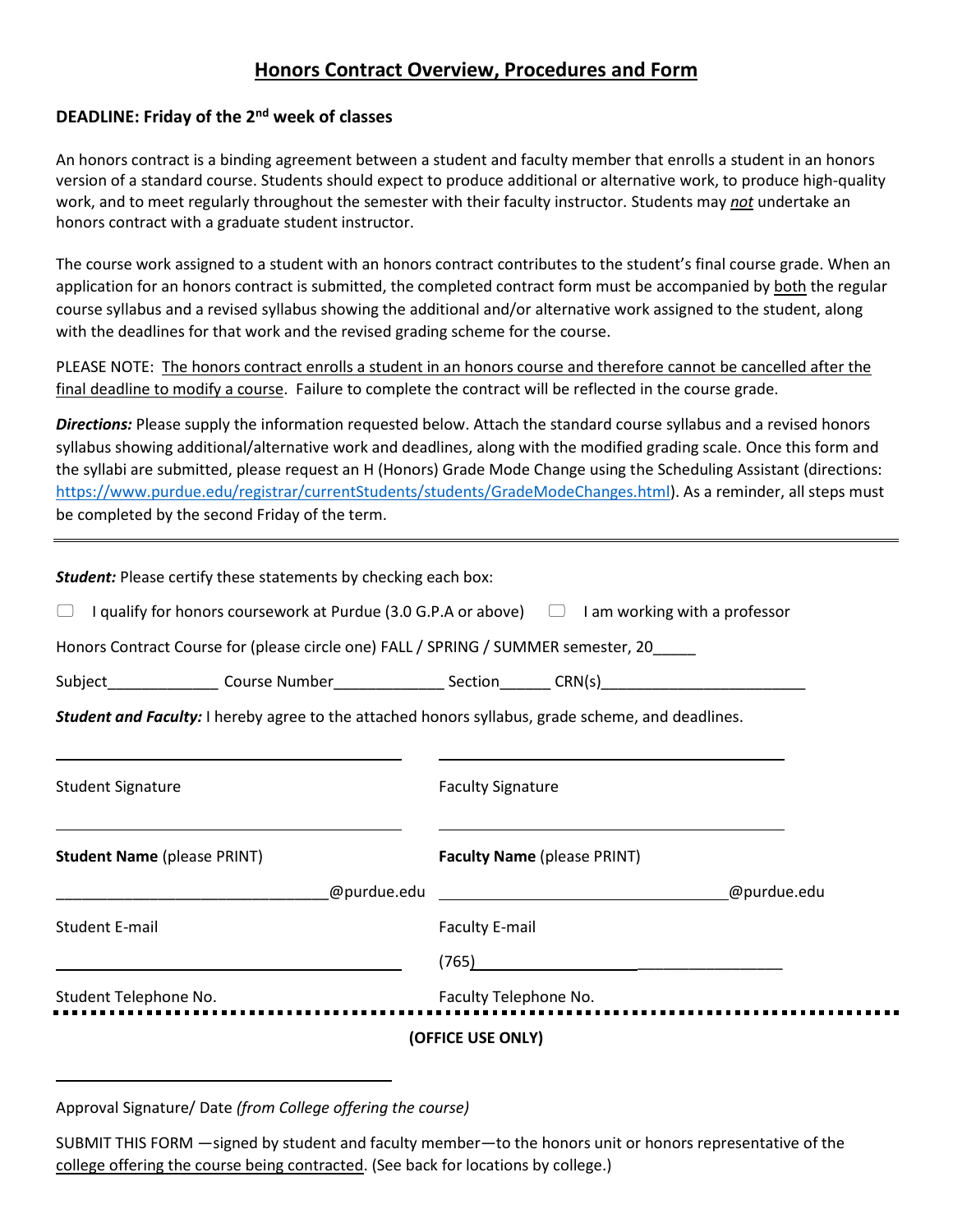#### **ALL CONTRACT DOCUMENTS GO TO THE COLLEGE OFFERING THE COURSE BEING CONTRACTED**

#### College of Agriculture

Elizabeth Byers-Doten, Assistant Director of Academic Excellence & Transformational Education, [ebyers@purdue.edu](mailto:ebyers@purdue.edu)

College of Education Dr. Kathryn Obenchain, Associate Dean for Learning[, kobench@purdue.edu](mailto:kobench@purdue.edu)

College of Engineering Dr. Timothy Whalen, Associate Director of Engineering Honors[, whalen@purdue.edu](mailto:whalen@purdue.edu)

Entrepreneurship Courses Dr. Nathalie Duval-Couetil, Director, Certificate in Entrepreneurship and Innovation[, natduval@purdue.edu](mailto:natduval@purdue.edu)

#### EPICS

Andrew Pierce, Assistant Director for Purdue EPICS[, pierce1@purdue.edu](mailto:pierce1@purdue.edu)

College of Health and Human Sciences Sanjana Dey, Senior Academic Advisor[, dey9@purdue.edu](mailto:dey9@purdue.edu)

Krannert School of Management

Dr. Charlene Sullivan, Associate Dean of Undergraduate Programs, [sullivaa@purdue.edu](mailto:sullivaa@purdue.edu)

College of Liberal Arts Yuliya Boesch, Senior Academic Advisor, [ybachyla@purdue.edu](mailto:ybachyla@purdue.edu)

Libraries and School of Information Studies Dr. Erla Heyns, Associate Dean for Learning, [eheyns@purdue.edu](mailto:eheyns@purdue.edu)

College of Pharmacy

Dr. Patricia Darbishire, Associate Dean for Academic Affairs[, darbishi@purdue.edu](mailto:darbishi@purdue.edu)

College of Science Kelley Farrell, Administrative Assistant[, howe7@purdue.edu](mailto:howe7@purdue.edu)

College of Veterinary Medicine Professor Kathleen Salisbury, Associate Dean for Academic Affairs[, salisbus@purdue.edu](mailto:salisbus@purdue.edu)

Polytechnic Institute Dr. Pat Connolly, Associate Dean for Undergraduate Programs, [connollp@purdue.edu](mailto:connollp@purdue.edu)

#### **ALL CONTRACT DOCUMENTS GO TO THE COLLEGE OFFERING THE COURSE BEING CONTRACTED**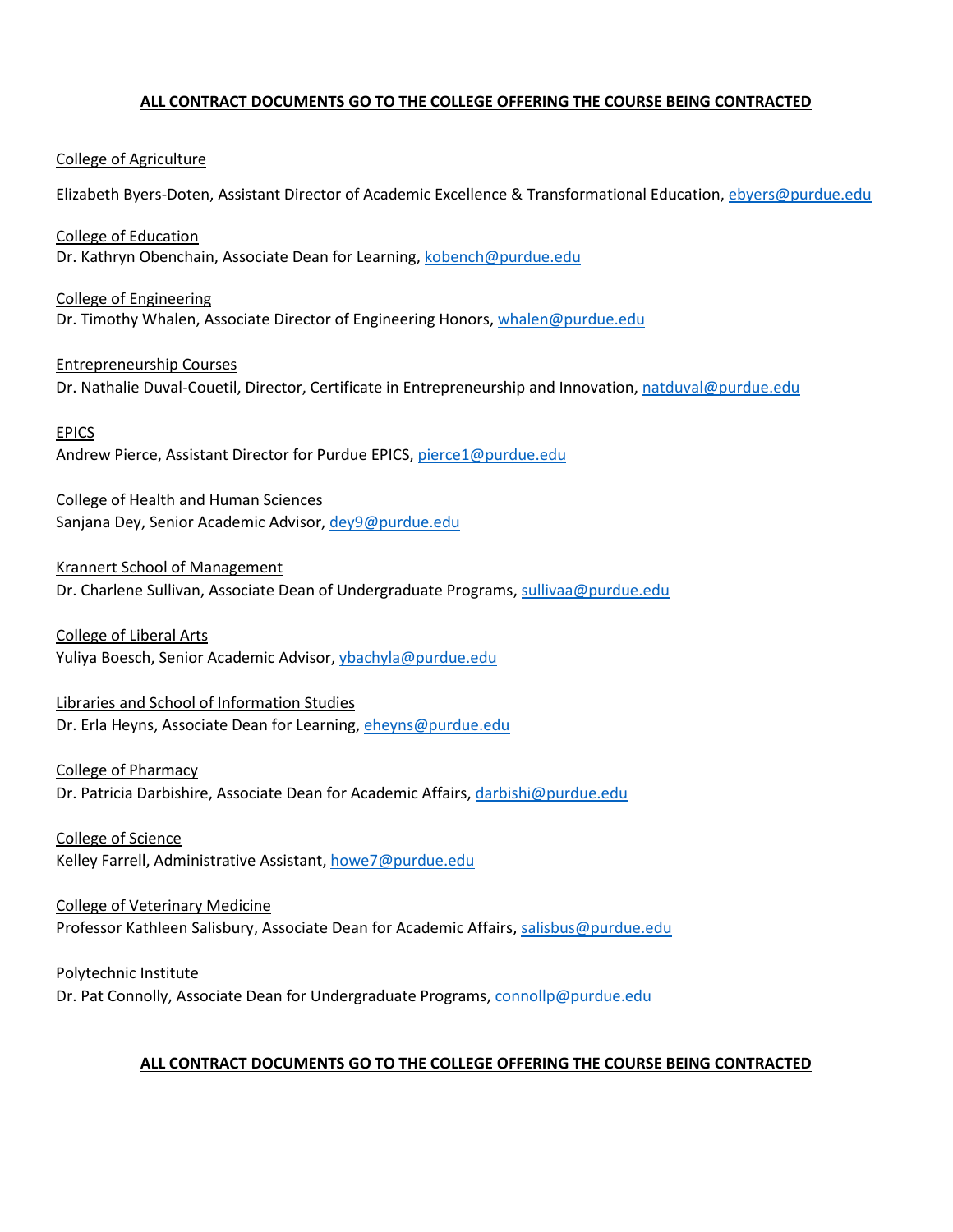# **Honors Contract Procedures**

Honors contract paperwork is due at the end of the 2nd week of classes. Paperwork is processed **within the college offering the course being contracted**—*not* the Honors College or the home college of the student undertaking the contract.

#### **Honors contract process: step-by-step**

1. Student approaches faculty instructor to request honors contract course. Faculty member is under no obligation to agree.

2. Student and faculty instructor decide upon honors elements and create honors syllabus, which must include specific assignments, deadlines, and grade scheme.

3. Student submits grade mode change request via the Scheduling Assistant using instructions below to request H grade mode.\* The deadline for students to submit their request is 11:59PM of the 2nd Friday of the term: <https://www.purdue.edu/registrar/currentStudents/students/GradeModeChanges.html> *\*If H grade mode is not an option the advisor should email Pamela Jenkins in the Catalog & Curriculum team at [pjjenkins@purdue.edu](mailto:pjjenkins@purdue.edu) to request the H grade mode be added so student may initiate request.*

4. Student and faculty member complete the honors contract form. Student submits contract form, standard syllabus, and edited syllabus to the appropriate college contact listed on page 2 of this document (ex. if contracting an Economics course, submit to Dr. Sullivan in Krannert). Deadline: Friday of the 2<sup>nd</sup> week of the semester.

5. Honors Coordinator approves or denies contract and enters their approval or denial via the Registration Workflow. The deadline for Honors Coordinators to enter their decision into the workflow is 11:59PM of the 4th Friday of the term.

6. The approval of the H grade mode will insert "Honors" into the title of the course when the final course grade is filed. Students should check course status in myPurduePlan beginning week 5.

7. Student completes honors contract course.

8. Faculty member evaluates contract work and assigns grade for the course.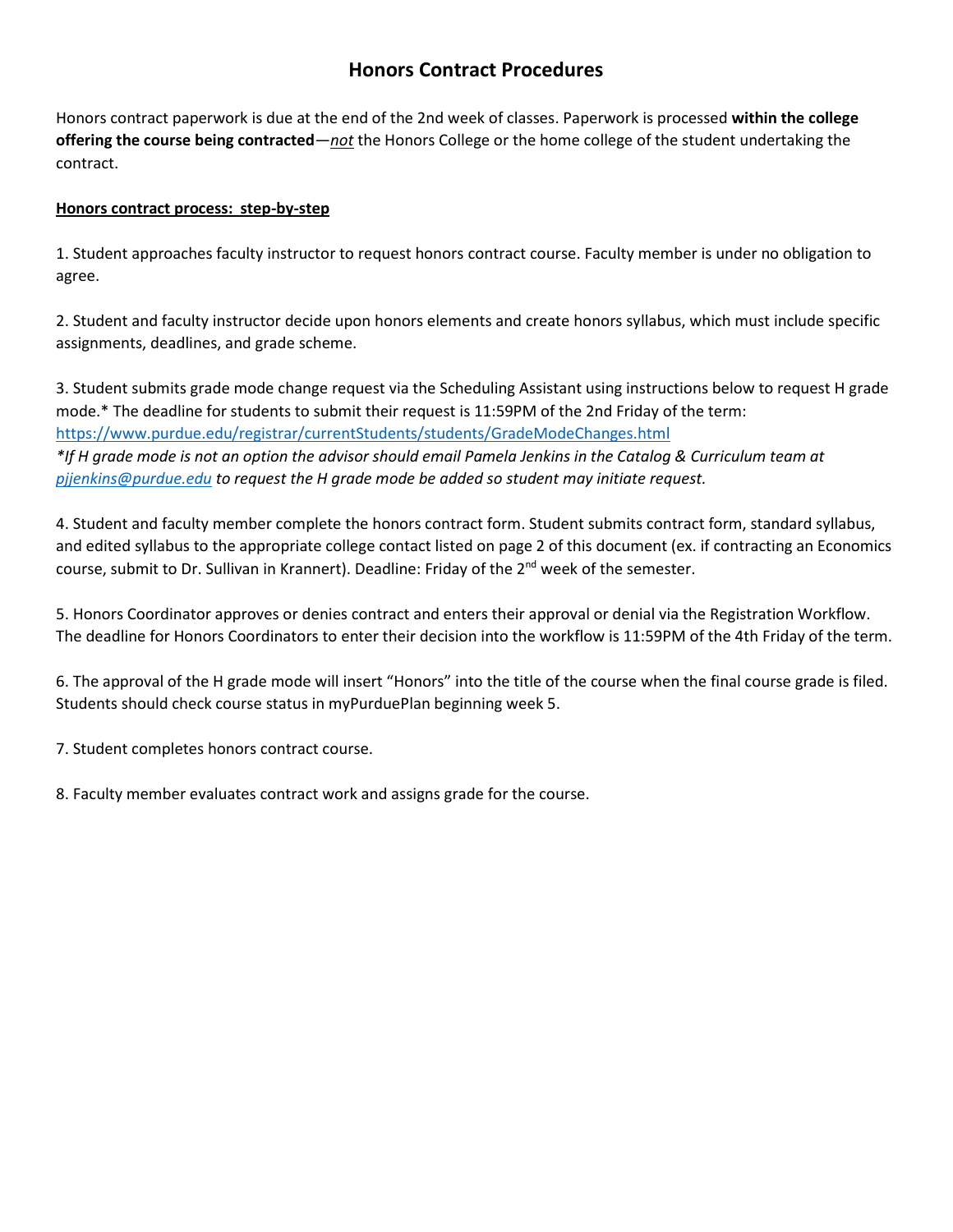# **Honors Contracts: FAQ**

#### What is an honors contract?

An honors contract is an agreement between an undergraduate student and a faculty instructor that allows the student to turn a standard course into an honors course. Submitting an honors contract form and an H grade mode request in the Scheduling Assistant represents a commitment by both the student and the faculty instructor.

### How is an honors contract course different from a standard course?

A student enrolling in an honors contract course may do more work (e.g. the addition of an honors project to a standard syllabus) or alternative work (e.g. a different set of assignments). In general, honors contracts allow the student to go beyond the material of the regular course and to produce more sophisticated work. A student may, for example, delve more deeply into methodology, structure, theory, or application; perform additional or alternative research; develop a service project; or present findings in some format. The intention is for the work to contribute to the outcomes associated with the Honors College pillars (see front page).

#### How much work is involved in an honors contract?

Work load varies depending on design, but it should remain within a reasonable minimum and maximum. One rule of thumb is the time it takes to research and write a 10-page paper (minimum) or a 20-page paper (maximum)—or the appropriate disciplinary equivalent. A student should expect to spend more time on an honors contract course than the standard version of the course.

#### What is expected from the partners in an honors contract?

Student and faculty partners are expected to develop an honors syllabus with clearly outlined expectations, deadlines, and grading scale. Students are also expected to plan regular meetings with the faculty instructor throughout the semester to review and discuss the honors elements of the course.

#### Is honors contract work part of the course grade?

Yes. Course work assigned to a student with an honors contract contributes to the student's final course grade.

## Can an honors contract be dissolved?

Prior to the end of the 9<sup>th</sup> week of classes, a student may dissolve an honors contract by requesting a Grade Mode Change in the Scheduling Assistant. After the add/drop deadline, courses cannot be dropped or modified. University rules and regulations regarding schedule revisions apply to honors contract courses.

## Who may offer an honors contract course?

All regular Purdue faculty members may offer a contract course. Visiting faculty and continuing lecturers holding the terminal degree in their field may do so with the approval of their department head and/or disciplinary college. Graduate student instructors may not offer honors contract courses.

# *\*See list of examples on next page.\**